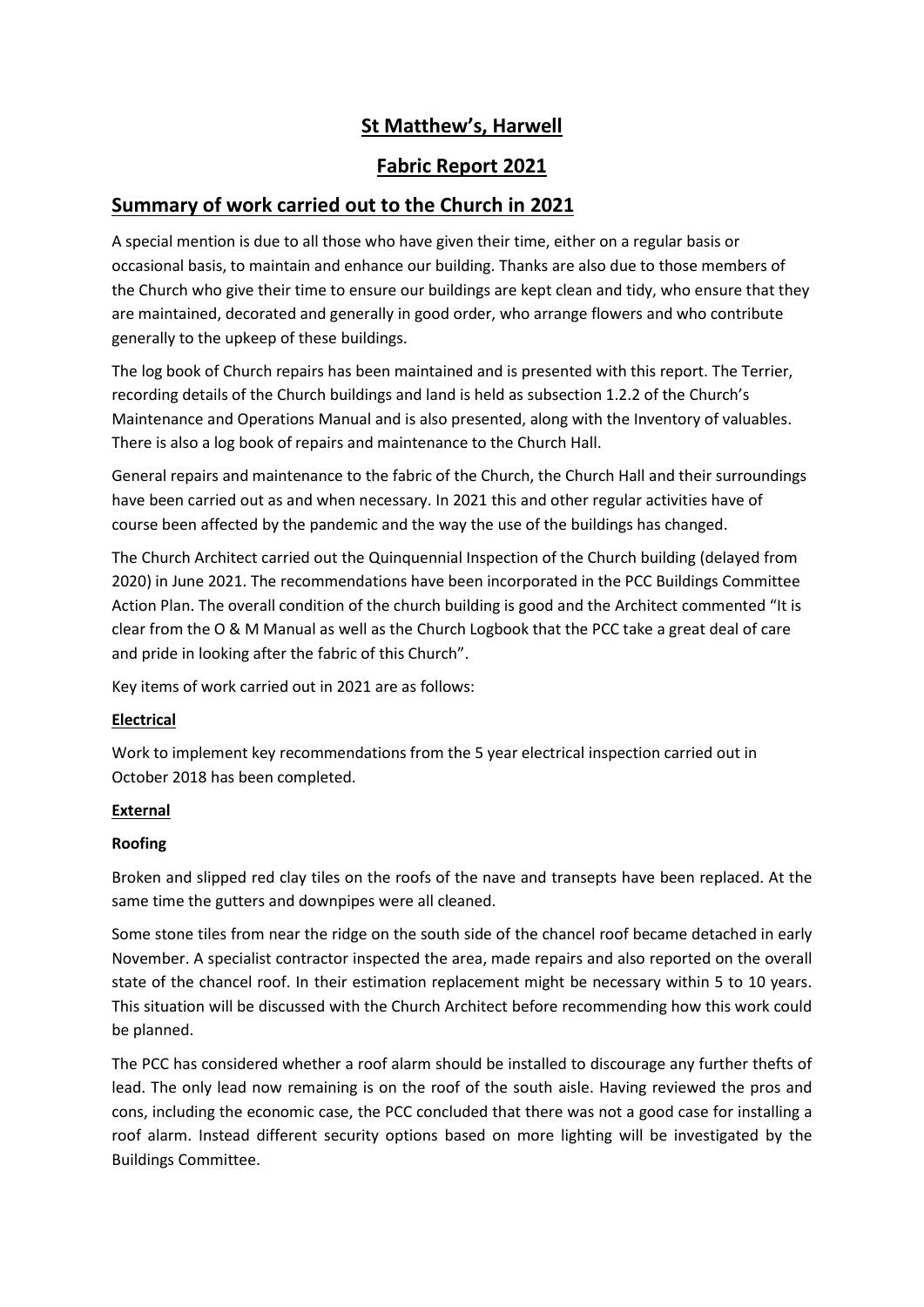#### **Other External Items**

The lightning conduction system has been inspected.

A swarm of bees settled in the eaves near the porch in May and had to be removed to a new home. The flagpole has been repainted.

A blockage in the drain from the extension had to be cleared in September.

This year again a Christmas tree was not put up on top of the tower. However, the floodlights, lighted cross and coloured lights were put up, and a Christmas tree with lights set up just to the east of the porch. This may be continued in the future since it has been successful and is easier than putting a tree on the tower.

#### **Internal**

The north aisle wall and ceiling were re-decorated to make good damage from water ingress following the lead theft of July 2019. This included repair of the eroded end of a rafter above the north aisle west window.

In January a repair was necessary to the lock on the outer porch door following an unexplained fault which prevented insertion of the key.

Some dampness at the base of the west wall of the disabled toilet was investigated and the area made good and re-painted.

Repairs were carried out to some broken or cracked sections of the masonry string course in the chancel, and a small section of the east wall re-painted.

The emergency lighting for the platform and chancel has been improved by installing two mains plug-in emergency torches.

### **Church Hall**

Due to lockdowns, and restrictions on meeting indoors, the Hall has been used less than is ideal during 2021. The Hall was used for Holiday Club in the Summer and some bookings resumed in the Autumn. Bookings during the course of the year have been managed by the church administrator. Maintenance issues, lawns and hedges were managed by the Rector until the early Autumn when, in the absence of a Hall Manager, the maintenance was taken over by the Buildings Committee. The heating and ventilation systems have been checked and reset to fit with regular users. A new front door has been fitted, plumbing repairs carried out, and repairs to the rainwater good are underway. We are grateful for all those who manage the Church Hall and help to keep it clean and tidy and in working order. There are a number of general repairs and grounds work that need to be carried out each year and the details of these can be found in the Log Book.

### **Work planned for 2022 on the Church and Church Hall includes:**

- Continue to action recommendations from the 2021 Quinquennial Inspection and other tasks identified by the Buildings Committee;
- Investigate permanent wiring for the floodlight system and any additional lighting and other measures that would enhance church security;